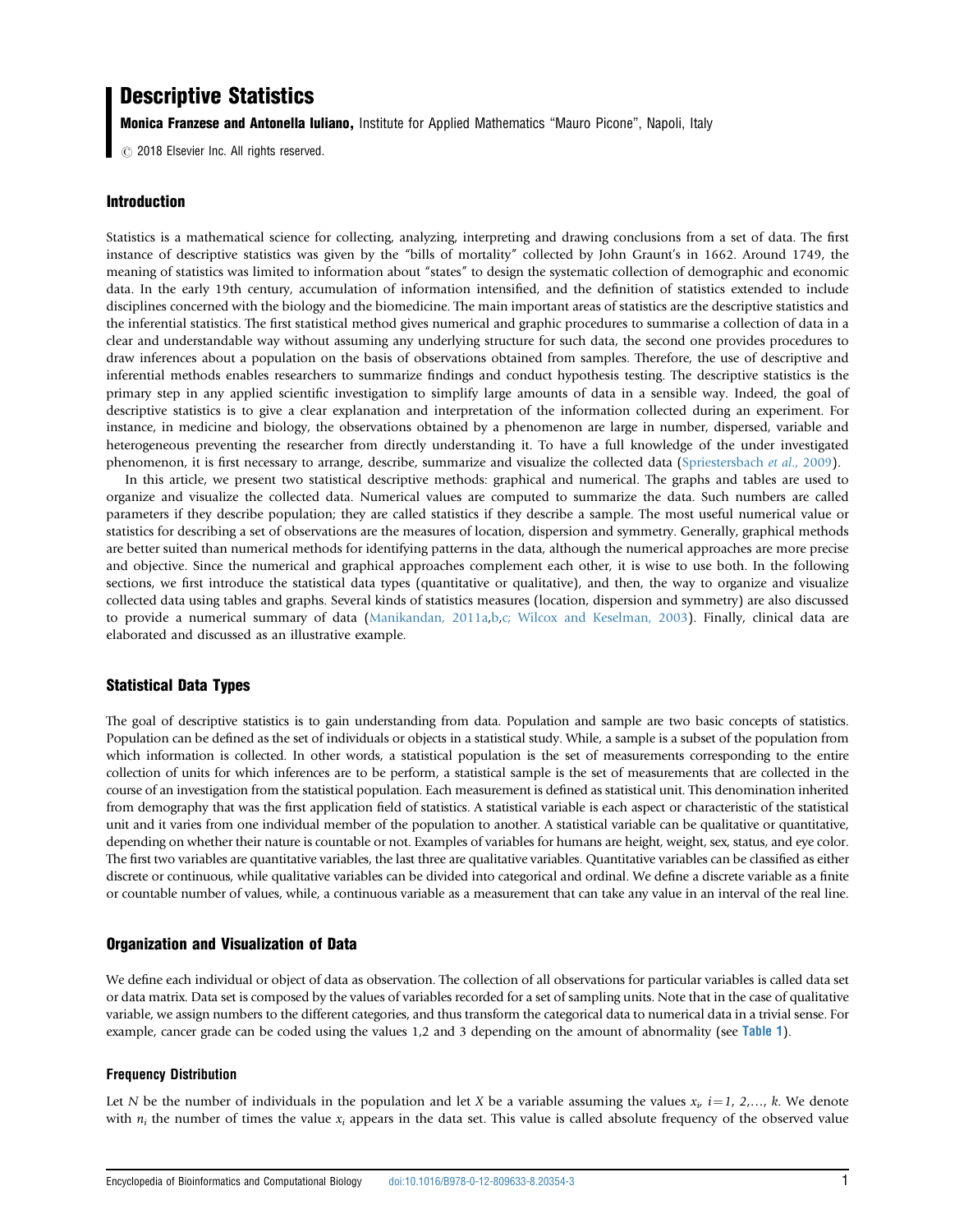| Unit           | Gender   | Age            | Tumor                      | Grade    | Year first diagnosis |
|----------------|----------|----------------|----------------------------|----------|----------------------|
|                | M        | 34             | Prostate cancer            |          | 2000                 |
| 2              | M        | 45             | Brain cancer               |          | 2003                 |
| 3              |          | 50             | <b>Breast cancer</b>       |          | 2005                 |
| $\cdots$<br>90 | $\cdots$ | $\cdots$<br>62 | $\cdots$<br>Ovarian cancer | $\cdots$ | $\cdots$<br>2001     |

<span id="page-1-0"></span>Table 1 Tumor data table, with different classification grades

#### Table 2 Frequency distribution

| Statistical units      | $X_i$             | $n_i$                  |                                   | Values of characteristics Absolute frequency Relative frequency Cumulative absolute frequency<br>N, | Cumulative relative frequency    |
|------------------------|-------------------|------------------------|-----------------------------------|-----------------------------------------------------------------------------------------------------|----------------------------------|
|                        | $X_1$             | n <sub>1</sub>         | $f_1 = \frac{n_1}{N}$             | $n_1 = N_1$                                                                                         | $f_1 = F_1$                      |
|                        | $X_2$             | n <sub>2</sub>         | $f_2 = \frac{n_2}{N}$             | $n_1 + n_2 = N_2$                                                                                   | $f_1 + f_2 = F_2$                |
| $\cdots$               | $\cdots$          | $\cdots$               | $\cdots$                          | $\cdots$                                                                                            | $\cdots$                         |
|                        | $X_i$             | $n_i$                  | $f_i = \frac{\eta_i}{M}$          | $n_1 + n_2 + \ldots + n_i = N_i$                                                                    | $f_1 + f_2 + \ldots + f_i = F_i$ |
| $\cdots$<br>k<br>Total | $\cdots$<br>$X_k$ | $\cdots$<br>$n_k$<br>N | $\cdots$<br>$f_k = \frac{n_k}{N}$ | $\cdots$<br>$n_1 + n_2 + \ldots + n_k = N$                                                          | $f_1 + f_2 + \ldots + f_k = 1$   |

| Table 3     | Frequency distribution of tumor grades for |  |  |
|-------------|--------------------------------------------|--|--|
| 60 patients |                                            |  |  |

| Tumor | $n_i$ | t,              |
|-------|-------|-----------------|
|       | 36    |                 |
| Ш     | 9     | $0,6$<br>$0,15$ |
| Ш     | 15    | 0,25            |
| Total | 60    | 1,00            |

with  $x_i$ , and the ratio

$$
f_i = \frac{n_i}{N} \tag{1}
$$

indicates the relative frequency of the observed value with  $n_i$ . In other words,  $f_i$  is the proportion on the total population N of individuals presenting the value with  $x_i$ . In particular, Eq. (1) satisfies the following conditions:

$$
\sum_{i=1}^{k} n_i = N, \ \sum_{i=1}^{k} f_i = 1
$$

The observed values of each variable, their absolute and relative frequencies are usually organized in a table called frequency distribution (see Table 2). Sometimes, we are often interested in the percentage frequency that is obtained by dividing the relative frequency by the total number of observations N and multiplying the result by 100. The sum of absolute (or relative) frequencies of all the values equal to or less than the considered value is called cumulative absolute (or relative) frequency. This is represented as  $N_i$  (or  $F_i$ ). If cumulative frequencies are represented in a table then it is called as cumulative frequency distribution (see Table 2). The frequency distribution is useful when data sets are large and the number of different values is not too large. For example, if we consider the brain tumor stage in a sample of 60 patients, then we can use the frequency distribution to compute the absolute and relative frequency (see Table 3).

#### Qualitative variable

The number of observations that fall into a particular class (or category) of a qualitative variable indicates the frequency (or count) of the class. In this case, cumulative frequencies make sense only for ordinal variables, not for nominal variables. The qualitative data can be represented graphically either as a pie chart or as a horizontal or vertical bar graph. A pie chart is a disk divided into pie-shaped pieces proportional to the relative frequencies of the classes. To obtain angle for any class, we multiply the relative frequencies by 360°, which corresponds to the complete circle. A horizontal bar graph displays the classes on the horizontal axis and the absolute frequencies (or relative frequencies) of the classes on the vertical axis. The absolute frequency (or relative frequency) of each class is represented by vertical bar whose height is equal to the absolute frequency (or relative frequency) of the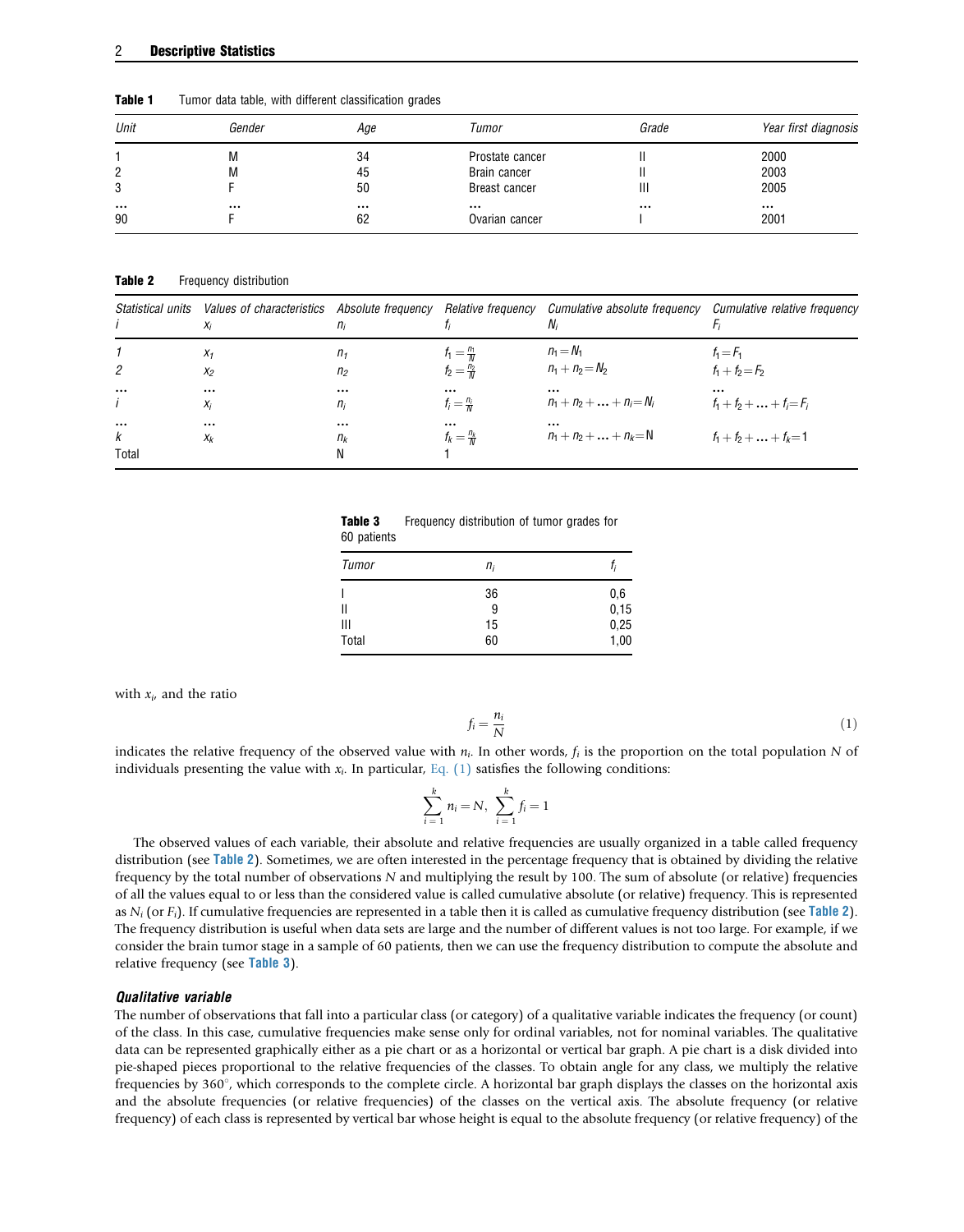| Class intervals                        | Absolute frequency       | Relative frequency                | Cumulative absolute frequency        | Cumulative relative frequency    |
|----------------------------------------|--------------------------|-----------------------------------|--------------------------------------|----------------------------------|
| $X_i$ + $X_{i+1}$                      | $n_i$                    |                                   | $N_i$                                | Η,                               |
| $x_1 + x_2$                            | n <sub>1</sub>           | $f_1 = \frac{n_1}{N}$             | $n_1 = N_1$                          | $f_1 = F_1$                      |
| $x_2 + x_3$                            | n <sub>2</sub>           | $f_2 = \frac{n_2}{N}$             | $n_1 + n_2 = N_2$                    | $f_1 + f_2 = F_2$                |
| $\cdots$                               | $\cdots$                 | $\cdots$                          | $\cdots$                             | $\cdots$                         |
| $X_{i-1} + X_i$                        | $n_i$                    | $f_i = \frac{n_i}{N}$             | $n_1 + n_2 + \ldots + n_i = N_i$     | $f_1 + f_2 + \ldots + f_i = F_i$ |
| $\cdots$<br>$X_{k-1}$ + $X_k$<br>Total | $\cdots$<br>$n_{k}$<br>N | $\cdots$<br>$f_k = \frac{n_k}{N}$ | $\cdots$<br>$n_1 + n_2 +  + n_k = N$ | $f_1 + f_2 + \ldots + f_k = 1$   |

<span id="page-2-0"></span>Table 4 Frequency distribution based on class intervals. The symbol -I means that only the superior limit is included into the class interval

class. In a bar plot, its bars do not touch each other. In a vertical bar graph, the classes are displayed on the vertical axis and the frequencies (absolute and relative) of the classes on the horizontal axis. Nominal data is best displayed by pie chart and ordinal data by horizontal or vertical bar graph.

#### Quantitative variable

Quantitative variable can also presented by a frequency distribution. The data of a discrete variable can be summarised in a frequency distribution as in [Table 2](#page-1-0). Differently, continuous data are first grouped into classes (or categories) and, then collected into a frequency distribution (see Table 4). The main steps in a process of grouping quantitative variable into classes are:

- 1. Find the minimum  $x_{min}$  and the maximum  $x_{max}$  values into the data set.
- 2. Construct intervals of equal length that cover the range between  $x_{min}$  and  $x_{max}$  without overlapping. These intervals are called class intervals, and their end points are defined class limits. The magnitude of class interval depends on the range and the number of classes. The range is the difference between  $x_{max}$  and  $x_{min}$ . A class interval is generally in multiples of 5, 10, 15 and 20. The magnitude of class is given by

$$
d = \frac{x_{max} - x_{min}}{K}
$$

where K is the number of classes equal to  $K=1+3.322 \log_{10}(k)$ .

- 3. Count the number of observations in the data that belongs to each class interval. The count in each class is the absolute class frequency.
- 4. Calculate the relative frequencies of each class by dividing the absolute class frequency by the total number of observations into the data.

In this case, the information contained in [Table 4](#page-1-0) can be illustrated graphically using histograms (or vertical bar graph) and cumulative frequency curves. A histogram is a graphical representation of the absolute or relative frequencies for each value of the variables. It is like a horizontal bar graph where the bars are closed each other. In particular, a histogram is composed by rectangles over each class where the area of each rectangle is proportional to its frequency. The base of rectangles are the range of each class, i.e. the difference between  $x_{i+1}$  and  $x_i$ , for  $i=1,...,k$ , while the height of the rectangle, called class intensity, is given by

$$
h_i = \frac{n_i}{x_{i+1} - x_i}, i = 1, ..., k
$$

A cumulative frequency curve is a plot of the number or percentage of individuals falling in or below each value of the characteristic. If quantitative data is discrete, then the variable should graphically be presented by a bar graph. Also in the case in which the frequency table for quantitative variable is composed by unequal class intervals, the variable can be represented by a bar graph.

# Statistical Measures

In this section we present three types of statistical measures that describe and summarise the observed data: the measures of central tendency, the measures of dispersion, and the measures of symmetry. They are called statistics, i.e., functions or modifications of the obtained data. These descriptive measures are a direct consequence of the frequency distribution of the data. In fact, they provide a numerical summary of the frequency distribution.

#### Measures of Central Tendency

The central tendency of a frequency distribution is a statistical measure that identifies a single value as representative of an entire distribution ([Manikandan, 2011a](#page-12-0)). It aims to provide an accurate description of the data and it is a numerical value that is most representative of the collected data. The mean, median, quartiles and mode are the commonly used measures of central tendency. The mean is the most used measure of central tendency. The (arithmetic) mean is the sum of all the values  $x_1, x_2, ..., x_k$  in the data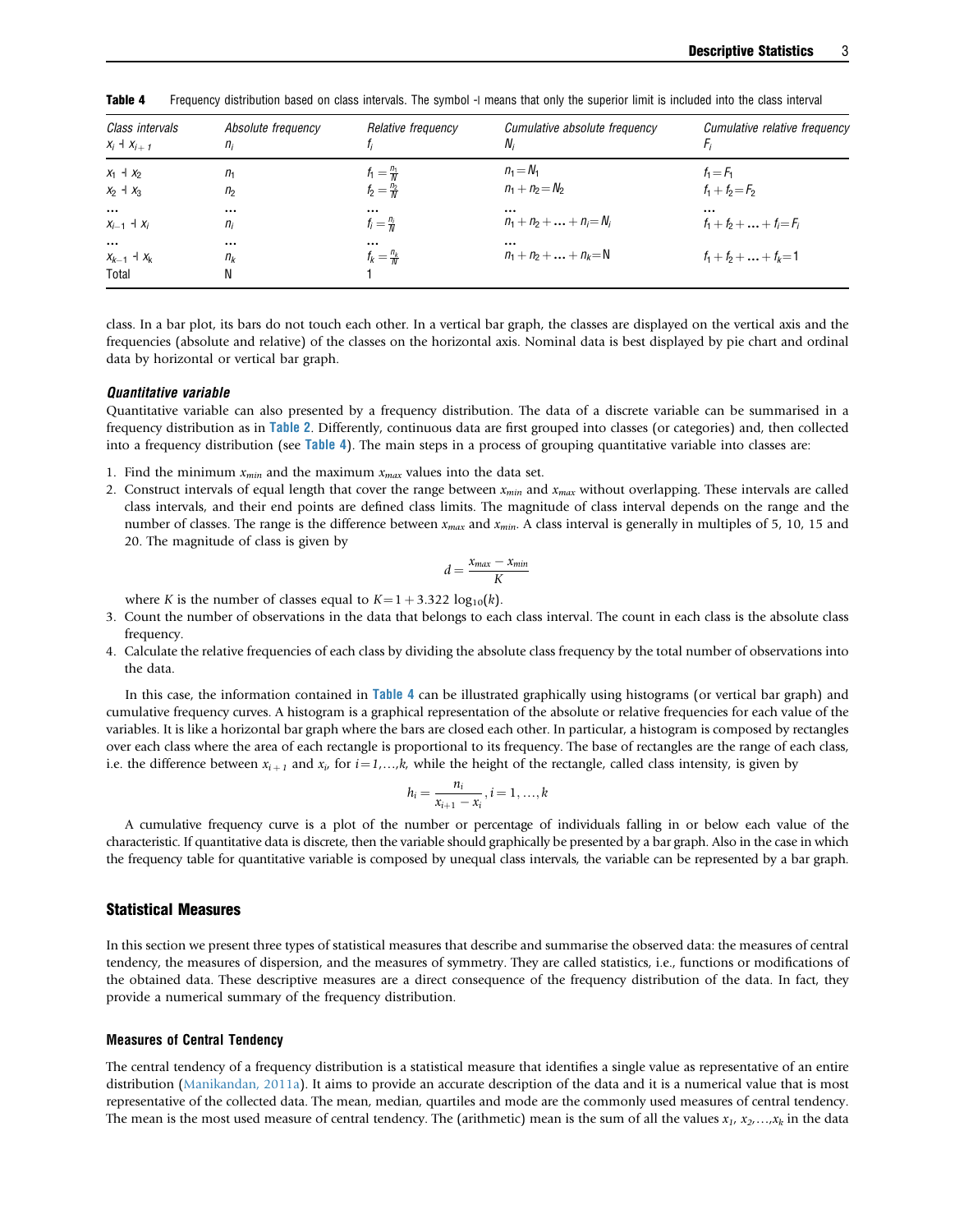<span id="page-3-0"></span>set divided by the number of observations k ( $k \leq N$ ). Denoting the sample mean by  $\bar{x}$ , it is given by the formula

$$
\bar{x} = \frac{1}{k} \sum_{i=1}^{k} x_i
$$
\n<sup>(2)</sup>

Sometimes the prefix "sample" is dropped, but it is used to avoid the confusion of  $\bar{x}$  with the population mean  $\mu$  on the entire population. In this case, the mean is computed by adding all the values in the data set divided by the number of observations N. The formula is

$$
\mu = \frac{1}{N} \sum_{i=1}^{N} x_i
$$
\n(3)

In terms of frequency distribution, the sample mean is given by

$$
\bar{x} = \frac{1}{k} \sum_{i=1}^{k} x_i n_i \tag{4}
$$

where  $n_i$  is the absolute frequency. In the case of class frequency distribution, we first calculate the central value  $c_i = \frac{x_{i+1} + x_i}{2}$  and, then, the sample mean  $\bar{x}$  with the following formulas

$$
\bar{x} = \frac{1}{k} \sum_{i=1}^{k} c_i n_i \tag{5}
$$

The median is a measure of location that separates the set of values in half, so that the data in one half are less than or equal to the median value and the data in the other half are greater or equal to the median value [\(Manikandan, 2011b](#page-12-0)). It divides the frequency distribution exactly into two halves. Fifty percent of observations in a distribution have scores at or below the median. Hence, median is the 50th percentile. To compute the median, we first collect the data in increasing order and then determine the middle value in the ordered list. In particular, we can distinguish two cases:

- 1. If the number of observations is odd, then the median is the value that occupies the middle position into the data. If we let k denote the number of observations, then the sample median is at position  $\frac{k+1}{2}$  into the ordered list of data.
- 2. If the number of observations is even, then the median is the mean of the two middle observations into the ordered data, i.e., the mean of the values at position  $\frac{k}{2}$  and  $\frac{k}{2} + 1$  into the ordered data.

In the case of (discrete) frequency distribution, we first compute the value  $\frac{k}{2}$  and, then we consider the absolute cumulative frequency that is greater than  $\frac{h}{2}$ , i.e.  $N_i \geq \frac{h}{2}$ , for  $i = 1, 2, ..., k$ . The corresponding value  $x_i$  is the median. In terms of grouped value, we first identify the median close as the close that includes the 50% first identify the median class as the class that includes the 50% of cumulative relative frequencies, i.e.,  $F_i \ge 0.50$ , for  $i = 1,2,...,k$ . Then, under the assumption that the frequencies are uniformly distributed, we compute the median  $M_e$  as the following approximation

$$
M_e \approx x_i + (x_{i+1} - x_i) \frac{0.5 - F_{i-1}}{F_i - F_{i-1}}
$$
\n(6)

The quartiles (or percentiles) are location measures that divide the data set into four equal parts, each quartile contains the 25% of the total observations. The first quartile  $Q_1$  (lower quartile) is the number below which lies the 25% of the bottom data.  $Q_1$  is at position  $\frac{k+1}{4}$  into the ordered sample data. The second quartile  $Q_2$  is the median of the data. The data are divided into two equal parts, the bottom 50% and the top 50% and it is at position  $\frac{k+1}{2}$  into the ordered sample data. The third quartile Q<sub>3</sub> (upper quartile) is the number above which lies the 75% of the top data.  $Q_3$  is at position  $\frac{3(k+1)}{4}$  into the ordered sample data. In the case of class frequency, the first quartile class  $Q_1$  is the class that includes the 25% of cumulative relative frequencies, i.e.  $F_i \ge 0.25$ , for  $i=1,2,...,k$ , while the third quartile class  $Q_3$  is the class that includes the 75% of cumulative relative frequencies, i.e.,  $F_i \geq 0.75$ , for  $i=1,2,...,k$ . Under the assumption that the frequencies are uniformly distributed, the first quartile class  $Q_1$  and the third quartile class  $Q_3$  are approximately equal to

$$
Q_1 \approx x_i + (x_{i+1} - x_i) \frac{0.25 - F_{i-1}}{F_i - F_{i-1}}, Q_3 \approx x_i + (x_{i+1} - x_i) \frac{0.75 - F_{i-1}}{F_i - F_{i-1}}
$$
(7)

Generally, a frequency distribution can be represented constructing a graph called boxplot (or whisker diagram) which is a standardized way of displaying the data distribution based on five number summary:  $x_{min}$ ,  $Q_1$ ,  $Q_2=M_{e}$ ,  $Q_3$ ,  $x_{max}$ . The central rectangle spans the first quartile to the third quartile (the interquartile range). The segment inside the rectangle shows the median and "whiskers" above and below the box show the positions of the minimum and maximum (see [Fig. 1](#page-4-0)).

The mode (or modal value) of a variable is the value that occurs most frequently in the data [\(Manikandan, 2011b\)](#page-12-0). It is given by

$$
M_o = \{x_i : n_i = max\}, i = 1, 2, ..., k
$$
\n(8)

The mode may not exist, and even if it does, it may not be unique. This happens when the data set has two or more values of equal frequency that is greater than the other values. The mode is usually used to describe a bimodal distribution. In a bimodal distribution, the taller peak is called the major mode and the shorter one is the minor mode. For continuous data, the mode is the midpoint of the interval with the highest rectangle in the histogram. If the data are grouped into class intervals, than the mode is defined in terms of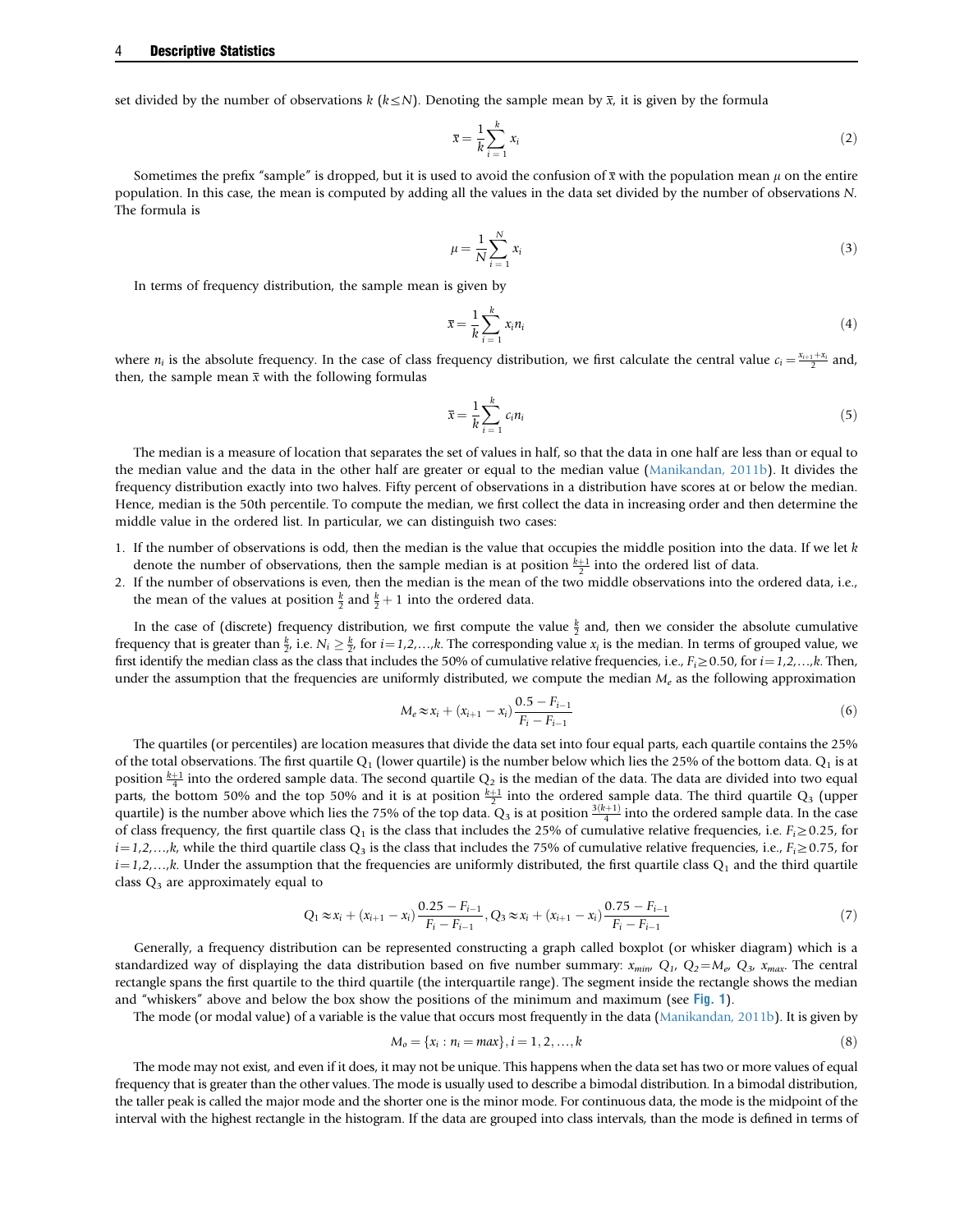<span id="page-4-0"></span>

Fig. 1 Boxplot or box and whisker diagram.

class frequencies. With grouped quantitative variable, the mode class is the class interval with highest frequency and it is given by

$$
m_c = \{x_i - |x_{i+1} : h_i = max\}
$$
 (9)

where  $h_i = \frac{n_i}{x_{i+1} - x_i}$  is the class intensity. Under the assumption that the frequencies are uniformly distributed, the mode is approxiwhere  $n_i = \frac{x_{i+1}-x_i}{x_{i+1}-x_i}$ 

$$
M_o \approx \frac{x_i + x_{i+1}}{2} \tag{10}
$$

We observe that median and mode are not influenced by extreme values or outliers. On the contrary, the mean suffers of them. An outlier is an observation that lies an abnormal distance from other values in a sample from a population. It is a value that exceeds the third quartile by a magnitude greater than  $1.5 \times (Q_3 - Q_1)$  or is less than the first quartile by a magnitude greater than  $1.5 \times (Q_2 - Q_1)$  in addition, for qualitative and categorical data, the mode can be ca  $1.5 \times (Q_3 - Q_1)$ . In addition, for qualitative and categorical data, the mode can be calculated, while the mean and median do not.<br>On the other hand, if the data is quantitative one, we can use any one of the three averag On the other hand, if the data is quantitative one, we can use any one of the three averages presented. For symmetric data the mean, the median and the mode can be approximately equal; for skew (or asymmetric) data the median is less sensitive than the mean to extreme observations (outliers). As the mean, the mode and the median have the corresponding population median and population mode, which are all unknown. In fact, the sample mean, the sample median, and the sample mode can be used to estimate the values of these corresponding unknown population values.

#### Measures of Dispersion

The measures of central tendency are representatives of a frequency distribution but they are not sufficient to give a complete representation of a frequency distribution [\(Manikandan, 2011c](#page-12-0)). Two data sets can have the same mean but they can be entirely different. Thus, to describe data, one needs to know also the extent of variability. This is given by the measures of dispersion. A measure of dispersion (called also variability, scatter, or spread) is a statistics that indicates the degree of variability of data. Range, interquartile range, variance, standard deviation and coefficient of variation are the commonly used measures of dispersion. The (sample) range is obtained by computing the difference between the largest observed value  $x_{max}$  of the variable in a data set and the smallest one  $x_{min}$ . This measures is easy to compute even if a great deal of information is ignored. In fact, only the largest and smallest values of the variable are considered while the other observed values are disregarded. In addition, the range is always increase, when additional observations are included into the data set which means that the range is overly sensitive to the sample size. The (sample) interquartile range (IQR) is equal to the difference between 75th and 25th percentiles, i.e. the upper and lower quartiles

$$
IQR = Q3 - Q1 \tag{11}
$$

The (sample) interquartile range represents the length of the interval covered by the center half of the observed values of the data. This measure is not distorted if a small fraction of the observed values are very large or very small.

The variance and the standard deviation are two very popular measures of dispersion. They measure the spread of data across the mean. The population variance  $\sigma^2$  is the mean of the square of all deviations from the mean. Mathematically it is given as:

$$
\sigma^2 = \frac{1}{N} \sum_{i=1}^{N} (x_i - \mu)^2
$$
 (12)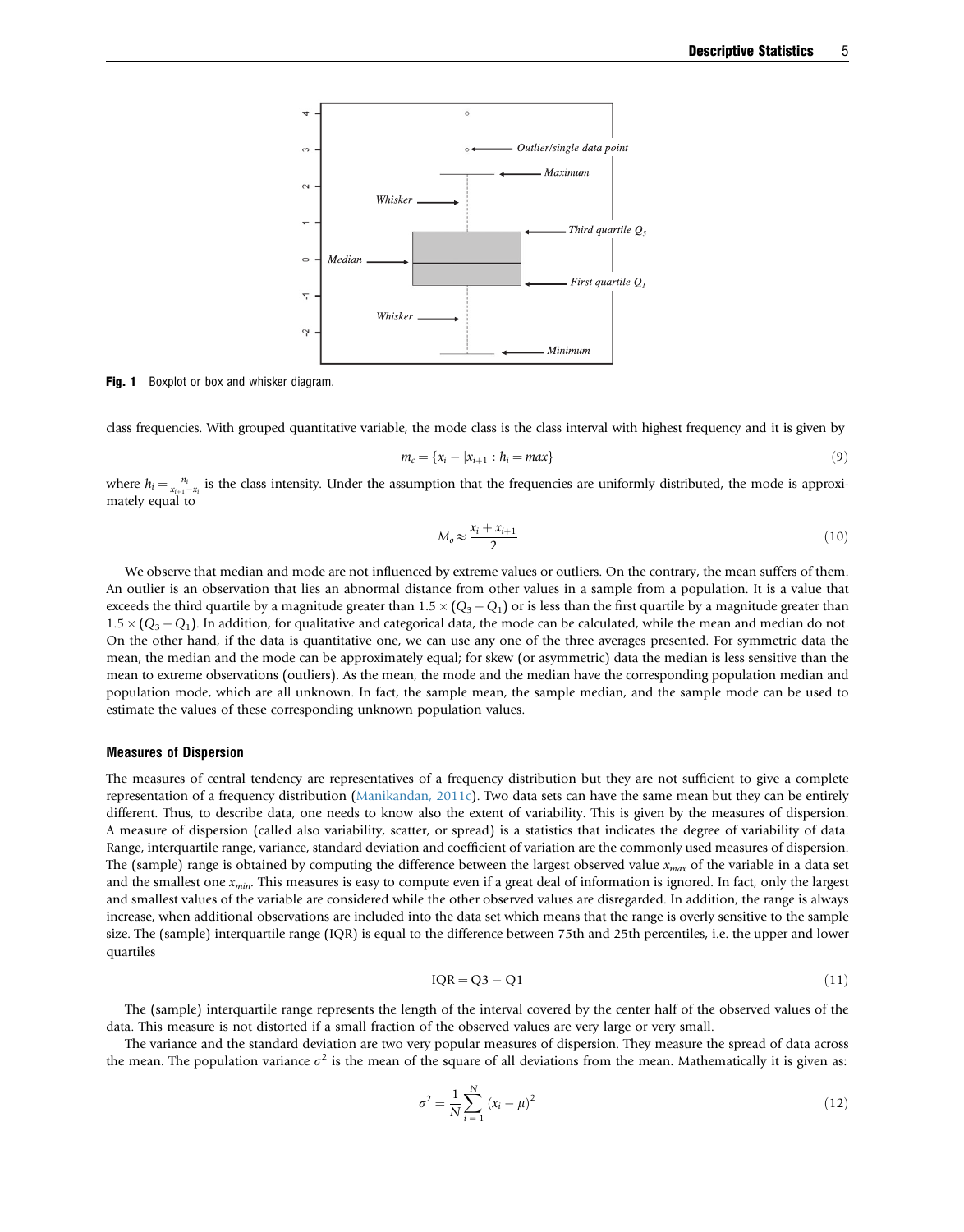<span id="page-5-0"></span>where  $x_i$  is the value of the *i*th observation,  $\mu$  is the population mean and N is the population size. The population standard deviation  $\sigma$  is defined as  $\sigma = \sqrt{\sigma^2}$ . In terms of frequency distribution, the (sample) variance  $s^2$  is given by

$$
s^{2} = \frac{1}{k-1} \sum_{i=1}^{k} (x_{i} - \bar{x})^{2} n_{i}
$$
 (13)

where  $x_i$  is the value of the *i*th observation,  $\bar{x}$  is the sample mean and k is the sample size. In the last formula, the sum of the squared deviations from the mean provides a measure of total deviation from the mean of the data. If  $k$  is large the difference between the formulas [\(12\)](#page-4-0) and (13) is minimal; if k is small, the difference is very sensitive. Generally, for calculations an easier formula is used. The equation of this formula is given by

$$
s^2 = \frac{1}{k} \sum_{i=1}^k x_i^2 n_i - \bar{x}^2
$$
 (14)

where  $\bar{x}_2 = \frac{1}{k} \sum_{i=1}^{k} x_i^2 n_i$  is called second order statistics. This computational formula avoids the rounding errors during calculation.<br>The (sample) standard deviation SD is given by  $s = \sqrt{s^2}$ . The more variat The (sample) standard deviation SD is given by  $s = \sqrt{s^2}$ . The more variation there is into the data, the larger is the standard deviation. However, the standard deviation does have its drawbacks. For instance, its values deviation. However, the standard deviation does have its drawbacks. For instance, its values can be strongly affected by a few extreme observations. We observe that factor  $k-1$  is present in both formulas (13) and (14) instead of k in the denominator, this produces a more accurate estimate of standard deviation.

In the case of class frequency distribution, we first calculate the central value  $c_i$  and, then the (sample) variance  $s^2$  given by

$$
s^{2} = \frac{1}{k-1} \sum_{i=1}^{k} (c_{i} - \bar{x})^{2} n_{i} \left( \sigma r s^{2} = \frac{1}{k} \sum_{i=1}^{k} c_{i}^{2} n_{i} - \bar{x}^{2} \right)
$$
(15)

When the two distributions are expressed in the same units and their means are equal or nearly equal, the variability of data can be compared directly by using the relative standard deviations. However, if the means are widely different or if they are expressed in different units of measurement, we cannot use the standard deviations as such for comparing the variability of both data. Therefore, we use as measure of dispersion the coefficient of variation (CV) that is the ratio of the standard deviation to the mean. The population CV is given by

$$
CV = \frac{s}{|\overline{x}|} \tag{16}
$$

Formula (16) for population is the ratio of the population standard deviation  $\sigma$  and the population mean  $\mu$ . The CV is a unitfree measure and it is always expressed as percentage. The CV is small if the variation is small and it is unreliable if the mean is near zero. Hence, if we consider two groups, the one with less CV is said to be more consistent.

#### Measures of Symmetry

An important aspect of the data is the shape of its frequency distribution. Generally, we are interested to observe if the frequency distribution can be approximated by the normal distribution ( $\mu=M_e$ ). The normal distribution is a continuous random variable and its density curve is symmetric, bell-shaped curve and characterised by its mean  $\mu$  and standard deviation  $\sigma$  (Fig. 2).



Fig. 2 Normal distribution with mean  $=$  5 and standard deviation  $=$  2.5.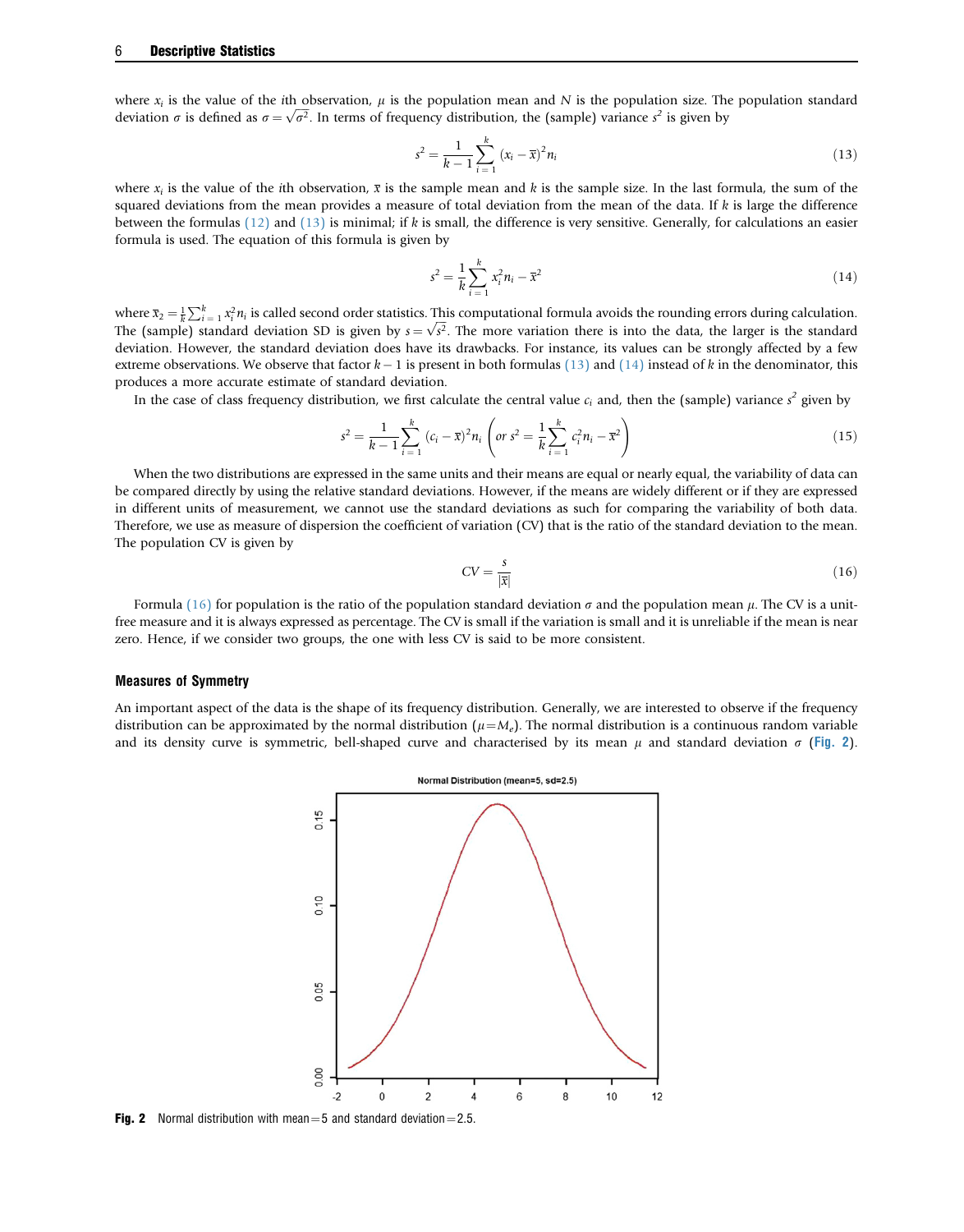<span id="page-6-0"></span>

Fig. 3 Standard normal distribution with mean  $=$  0 and standard deviation  $=$  1.



Fig. 4 Positively skewed distribution (to the right).

A continuous random variable follows a standard normal distribution if the variable is normally distributed with mean  $\mu$  = 0 and standard deviation  $\sigma = 1$  (see Fig. 3). Two important measures of shape are skewness and kurtosis. The first measure is the deviation of the distribution from symmetry (departure from horizontal symmetry), the second one measures the peakedness of the distribution (how tall and sharp the central peak is, relative to a standard bell curve). In particular, if the skewness is different from zero, then that distribution is asymmetrical, while normal distributions are perfectly symmetrical. If the kurtosis is not equal to zero, then the distribution is either flatter or more peaked than normal. We define the moment coefficient of skewness of a sample as

$$
\gamma_1 = \frac{\frac{1}{k} \sum_{i=1}^k (x_i - \bar{x})^3}{\left(\frac{1}{k} \sum_{i=1}^k (x_i - \bar{x})^2\right)^{3/2}}
$$
(17)

where  $\bar{x}$  is the mean and k is the sample size, as usual. The numerator is called the third moment of the variable x. The skewness can also be computed as the average value of  $z^3$ , where z is the familiar z-score, i.e.  $z = \frac{x - \bar{x}}{\sigma}$ . In terms of frequency distribution, the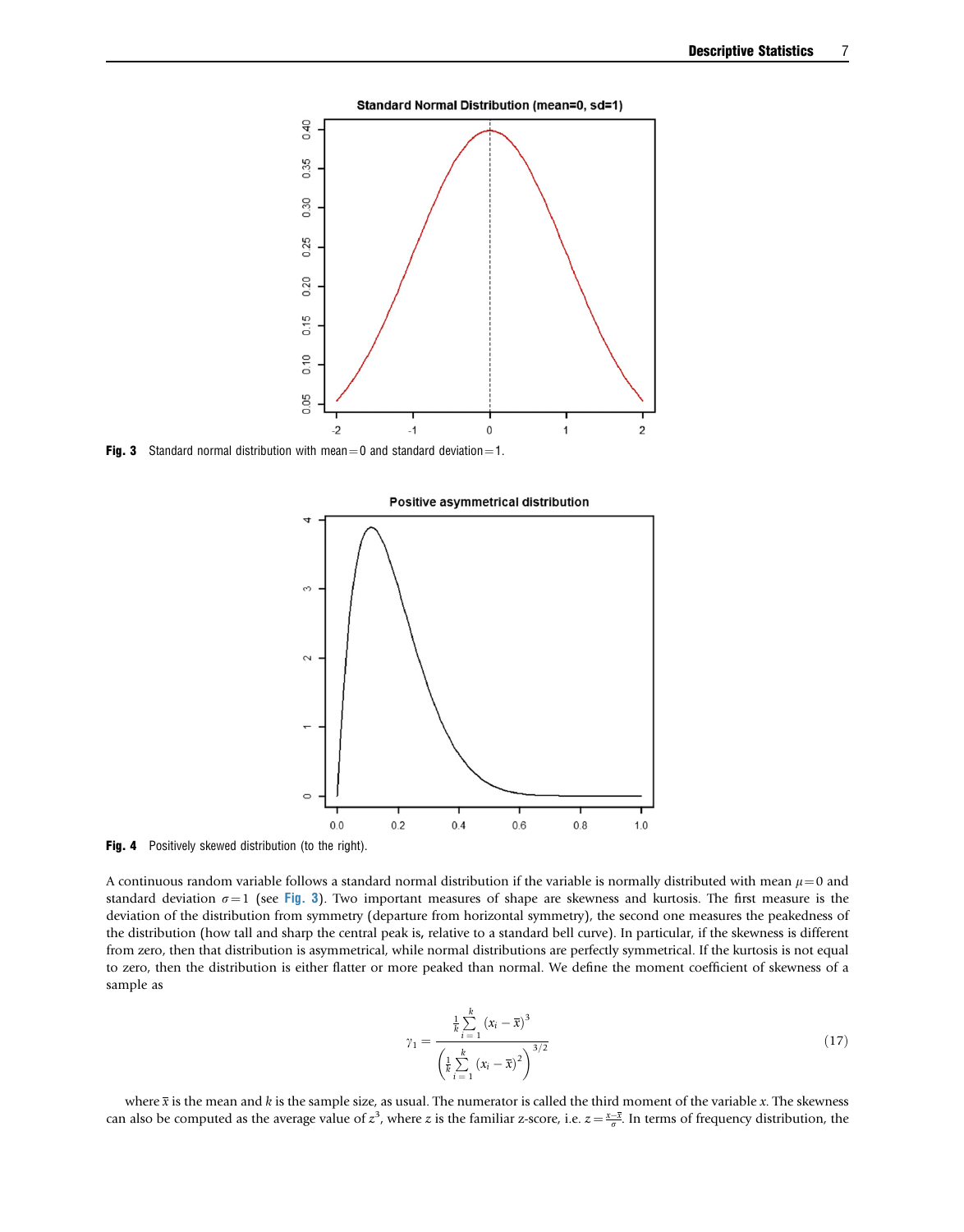<span id="page-7-0"></span>skewness is

$$
\gamma_1 = \frac{\sqrt{k}}{(k-1)\sqrt{k-1}s^3} \sum_{i=1}^k (x_i - \bar{x})^3 n_i
$$
\n(18)

where  $s$  is the sample standard deviation and  $k$  the sample size. Similarly, for class frequency distribution, the skewness is

$$
\gamma_1 = \frac{\sqrt{k}}{(k-1)\sqrt{k-1}s^3} \sum_{i=1}^k (c_i - \bar{x})^3 n_i
$$
\n(19)



Fig. 5 Negatively skewed distribution (to the left).



Fig. 6 Kurtosis distributions: a distribution with kurtosis equal to zero is called mesokurtic or mesokurtotic (line red); a distribution with positive kurtosis is called leptokurtic, or leptokurtotic (line blue); a distribution with negative kurtosis is called platykurtic, or platykurtotic (line gold).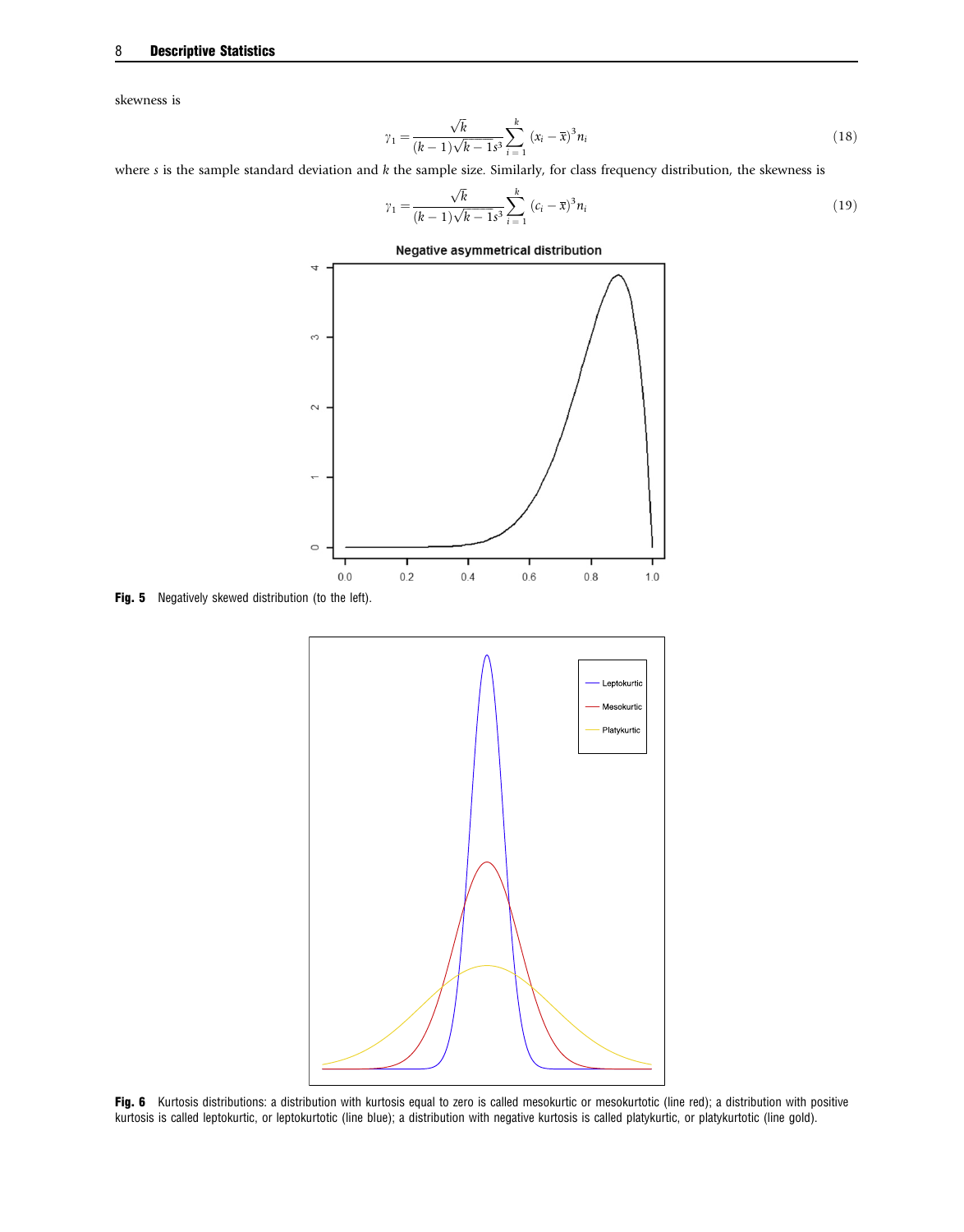<span id="page-8-0"></span>Negative values of  $\gamma_1$  indicate that the data are skewed left, positive values of  $\gamma_1$  show that the data are skewed right. By skewed left, we mean that the left tail is long relative to the right tail (see [Fig. 4](#page-6-0)). Similarly, skewed right means that the right tail is long relative to the left tail (see [Fig. 5](#page-7-0)). If the data are multi-modal, then this may affect the sign of the skewness. An alternative formula is the Galton skewness (also known as Bowley's skewness)

$$
\gamma_1 = \frac{Q_1 + Q_3 - 2Q_2}{Q_3 - Q_1} \tag{20}
$$

where  $Q_1$  is the lower quartile,  $Q_3$  is the upper quartile, and  $Q_2$  is the median.

**Table 5** Simulated data. The dataset contains the following variables: Age, Sex (M = male, F = female), Alcohol (1 = yes, 0 = no), Smoke (1=yes, 0=no) and Nationality (Italian and Asiatic) of 50 patients

|            | Age | Sex | Alcohol $1 = yes$ , $0 = no$ | Smoke $1 = yes$ , $0 = no$ | Nationality |
|------------|-----|-----|------------------------------|----------------------------|-------------|
| Patient 1  | 50  | M   | 1                            | 0                          | Italian     |
| Patient 2  | 55  | F   | 0                            | 1                          | Italian     |
| Patient 3  | 25  | F   | 0                            | 1                          | Asiatic     |
| Patient 4  | 30  | M   | 1                            | 1                          | Asiatic     |
| Patient 5  | 37  | M   | 0                            | 1                          | Asiatic     |
| Patient 6  | 52  | M   | 0                            | 1                          | Italian     |
| Patient 7  | 42  | M   | 0                            | 1                          | Italian     |
| Patient 8  | 60  | F   | 1                            | 0                          | Asiatic     |
| Patient 9  | 41  | F   | 1                            | 0                          | Asiatic     |
| Patient 10 | 38  | F   | 1                            | 0                          | Asiatic     |
| Patient 11 | 62  | M   | 0                            | 0                          | Asiatic     |
| Patient 12 | 65  | M   | 0                            | 0                          | Asiatic     |
| Patient 13 | 32  | M   | 0                            | 0                          | Asiatic     |
| Patient 14 | 33  | M   | 0                            | 1                          | Italian     |
| Patient 15 | 50  | M   | $\pmb{0}$                    | 1                          | Italian     |
| Patient 16 | 44  | M   | 1                            | 1                          | Italian     |
| Patient 17 | 45  | M   | 0                            | 0                          | Italian     |
| Patient 18 | 50  | M   | 0                            | 1                          | Asiatic     |
| Patient 19 | 60  | M   | 0                            | 1                          | Asiatic     |
| Patient 20 | 37  | M   | 1                            | 0                          | Asiatic     |
| Patient 21 | 56  | F   | 0                            | 0                          | Italian     |
| Patient 22 | 57  | F   | 0                            | 0                          | Italian     |
| Patient 23 | 48  | M   | 0                            | 1                          | Asiatic     |
| Patient 24 | 50  | F   | 1                            | 1                          | Asiatic     |
| Patient 25 | 27  | M   | $\pmb{0}$                    | 1                          | Asiatic     |
| Patient 26 | 43  | F   | 1                            | 0                          | Italian     |
| Patient 27 | 53  | F   | 0                            | 0                          | Italian     |
| Patient 28 | 30  | M   | 0                            | 0                          | Asiatic     |
| Patient 29 | 25  | F   | 0                            | 0                          | Italian     |
| Patient 30 | 28  | M   | 1                            | 1                          | Asiatic     |
| Patient 31 | 50  | M   | 1                            | 1                          | Asiatic     |
| Patient 32 | 69  | F   | 1                            | 1                          | Asiatic     |
| Patient 33 | 50  | M   | 1                            | 1                          | Italian     |
| Patient 34 | 50  | M   | 1                            | 1                          | Italian     |
| Patient 35 | 50  | M   | 1                            | 0                          | Italian     |
| Patient 36 | 50  | M   | 1                            | 0                          | Italian     |
| Patient 37 | 50  | M   | 0                            | 0                          | Asiatic     |
| Patient 38 | 50  | F   | 0                            | 1                          | Asiatic     |
| Patient 39 | 50  | F   | 0                            | 1                          | Italian     |
| Patient 40 | 39  | F   | 0                            | 1                          | Italian     |
| Patient 41 | 50  | M   | 0                            | 1                          | Italian     |
| Patient 42 | 46  | F   | $\pmb{0}$                    | 1                          | Italian     |
| Patient 43 | 50  | F   | 0                            | 1                          | Asiatic     |
| Patient 44 | 50  | F   | 0                            | 0                          | Asiatic     |
| Patient 45 | 50  | M   | 0                            | 0                          | Asiatic     |
| Patient 46 | 67  | M   | 0                            | 0                          | Italian     |
| Patient 47 | 70  | M   | 1                            | 0                          | Asiatic     |
| Patient 48 | 61  | M   | 0                            | 0                          | Italian     |
| Patient 49 | 68  | F   | 1                            | 1                          | Italian     |
| Patient 50 | 45  | M   | 0                            | 1                          | Asiatic     |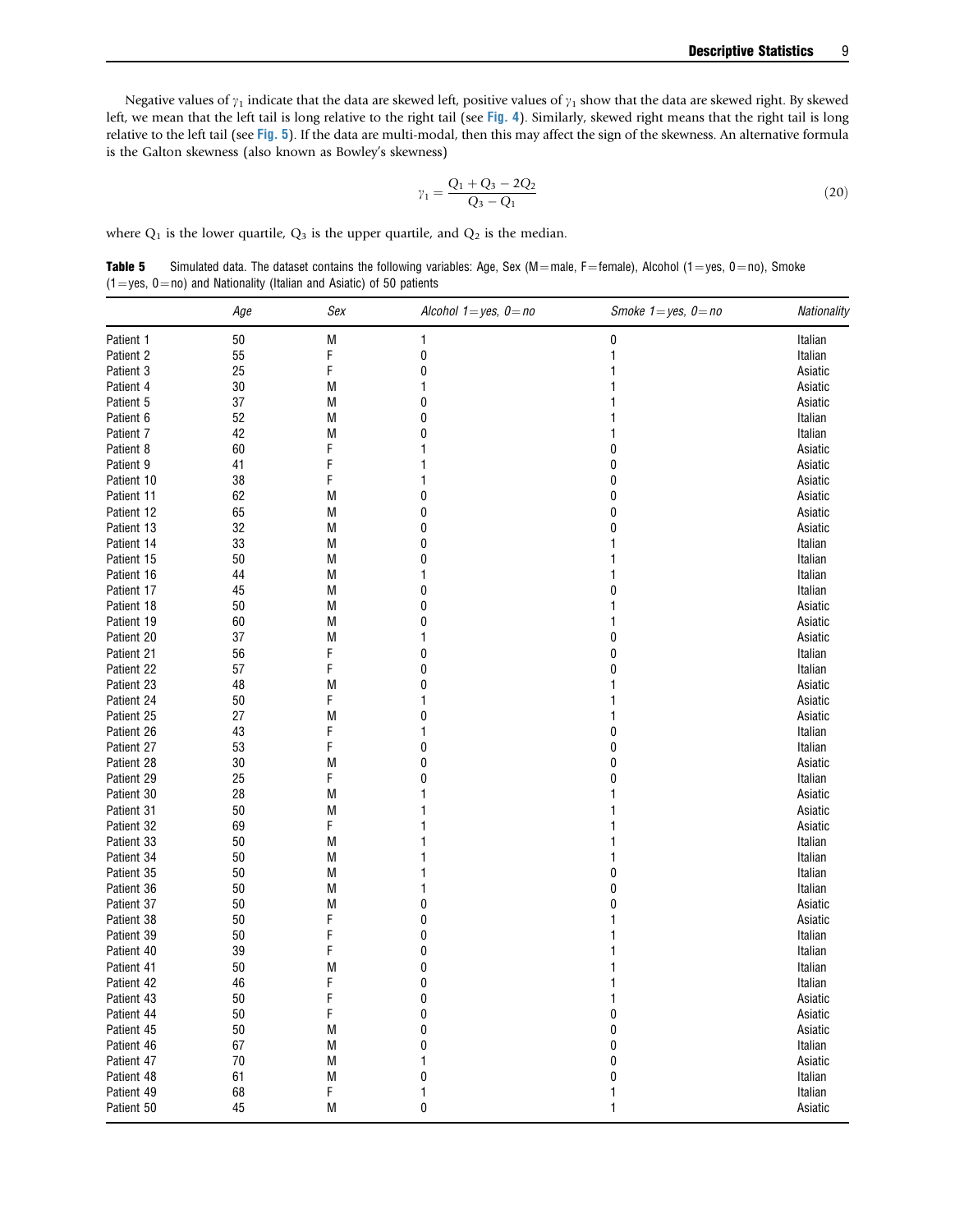The kurtosis can be explained in terms of the central peak. Higher values indicate a higher, sharper peak; lower values indicate a lower, less distinct peak. As skewness involves the third moment of the distribution, kurtosis involves the fourth moment and it is defined as

$$
\gamma_2 = \frac{\frac{1}{k} \sum_{i=1}^k (x_i - \bar{x})^4}{\left(\frac{1}{k} \sum_{i=1}^k (x_i - \bar{x})^2\right)^2}
$$
(21)

Similarly, in terms of frequency distribution, the kurtosis is

$$
\gamma_2 = \frac{k(k+1)}{(k-1)(k-2)(k-3)s^4} \sum_{i=1}^k (x_i - \overline{x})^4 n_i
$$
\n(22)

$$
\gamma_2 = \frac{k(k+1)}{(k-1)(k-2)(k-3)s^4} \sum_{i=1}^k (c_i - \bar{x})^4 n_i
$$
\n(23)

Usually, kurtosis is quoted in the form of excess kurtosis (kurtosis relative to normal distribution kurtosis). Excess kurtosis is simply kurtosis less 3. In fact, kurtosis for a standard normal distribution is equal to three. There are three different ways to define the kurtosis. A distribution with excess kurtosis equal to zero (and kurtosis exactly 3) is called mesokurtic, or mesokurtotic. A distribution with positive excess kurtosis (and  $\gamma_2$  > 3) is called leptokurtic, or leptokurtotic. A distribution with negative excess kurtosis (and  $\gamma_2$ <3) is called platykurtic, or platykurtotic. For instance, see [Fig. 6](#page-7-0). In terms of shape, a leptokurtic distribution has fatter tails while a platykurtic distribution has thinner tails. Finally, if you have the whole population, then  $\gamma_1$  and  $\gamma_2$  are the measure of skewness, formula [\(17\)](#page-6-0), and kurtosis, formula (21).

#### Data Analysis and Results

In this section, we describe an illustrative example and the results obtained by using the main descriptive tools and measures. We simulate a clinical random dataset composed by 50 patients and different type of variables (quantitative and qualitative). More precisely, the data matrix, in [Table 5](#page-8-0), shows information about age, sex (M-male; F-female), alcohol (1-yes, 0-no), smoke (1-yes, 0no) and nationality (Italian, Asiatic) for each patient. Hence, the dataset is composed by four categorical variables (sex, alcohol, smoke, and nationality) and one numerical variable (age). In the first step of our analysis, we plot each variable in order to examine the relative distribution. In particular, we use the pie chart for the qualitative variables alcohol and smoke (see Fig. 7). In the graph A, we observe that the percentage of patients who alcoholic drinks is 36%, while it is 64% for patients do not consume alcoholic drinks. In the graph B, we notice that the percentage of patients who smoke is 54%, while it is 46% for patients do not smoke. [Fig. 8](#page-10-0) shows the vertical bar plot of the patient's frequencies grouped by nationality, while [Fig. 9](#page-10-0) displays the horizontal bar plot of the patient's frequencies grouped by gender. The first plot indicates that the community of Asiatic people is greater than of Italian one, while the second graph shows that the males are more numerous than females. In the second step of the analysis, we analyze the quantitative variable: age. We organize the relative data in class frequency. In particular, we first divide the variable age in 7 classes according to the procedure illustrated in [Section Quantitative Variable](#page-2-0), then, we compute the relative absolute frequencies. Based on this information, formula [\(1\)](#page-1-0) is applied to calculate the relative frequencies and percentages for each class. The cumulative relative frequency is also computed. Therefore, the table frequency distribution, [Table 6](#page-11-0), is created. Using the data of this table, the histogram and the cumulative frequency curve of patients grouped by age are plotted (see [Figs. 10](#page-11-0) and [11](#page-11-0)).



Fig. 7 Pie chart A shows the percentage of alcohol/no alcohol patients; pie chart B shows smoke/no smoke patients.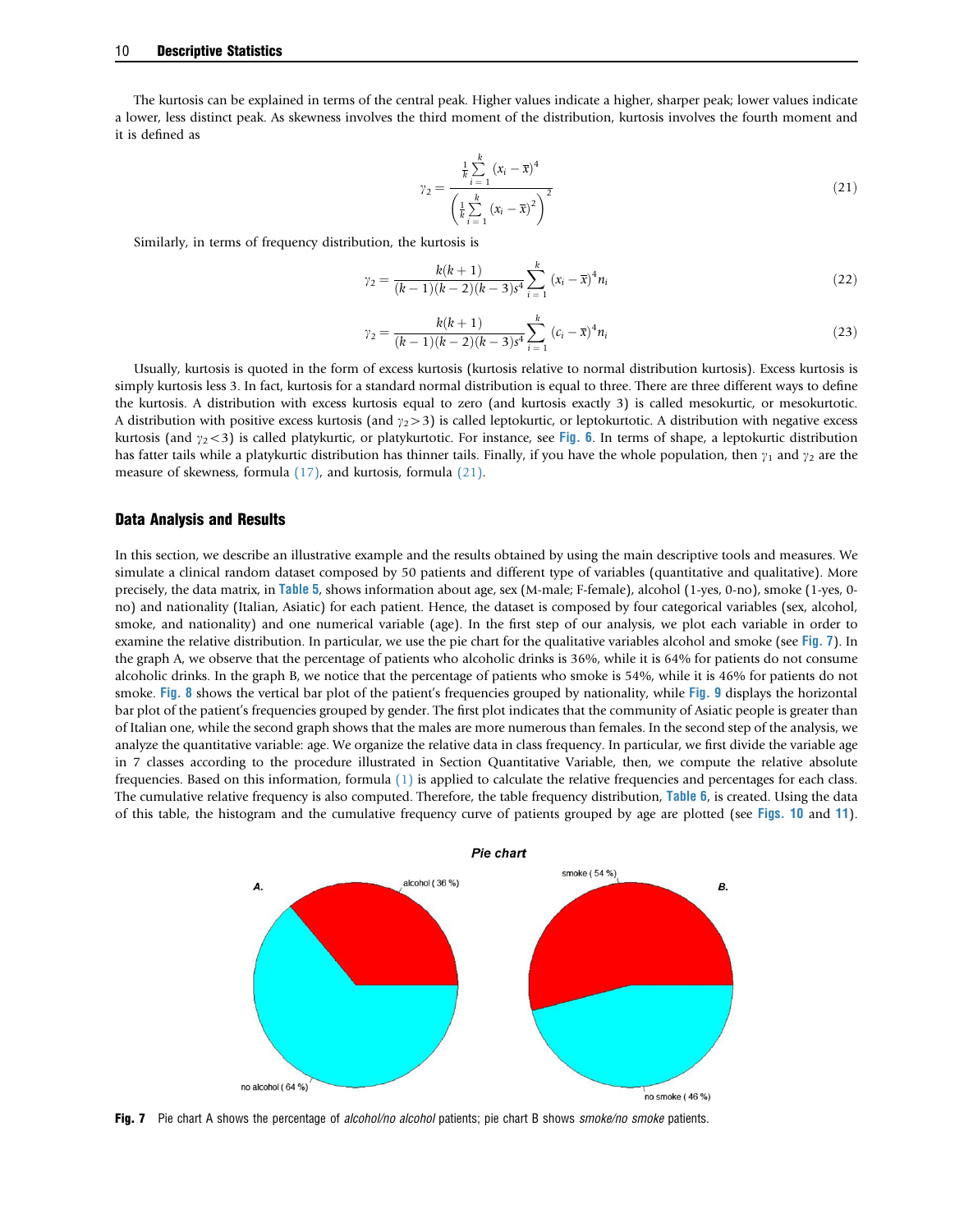<span id="page-10-0"></span>

Fig. 8 Vertical bar shows the frequency of patients grouped by nationality.



**Horizontal Bar Plot** 

Fig. 9 Horizontal bar shows the frequency of patients grouped by gender.

In addition, the density plot of the variable age grouped in class is shown in [Fig. 12](#page-12-0). We note that the density shows a bimodal distribution with two different modes that are two different peaks (local maxima). Finally, to conclude our descriptive analysis the most important statistical measures are determined. By considering the information collected in [Table 6](#page-11-0), we construct the [Table 7](#page-12-0). In particular, using formula [\(5\)](#page-3-0), the mean is equal to 47.19, which means that the center of the age distribution is around 47.19 years. The median class of the variable age is the interval (46,53) corresponding to  $F_i \ge 0.50$ , for  $i = 1,...,7$ . Hence, the median, in according to formula  $(6)$ , is approximately to 48.21. Using formula [\(10\),](#page-4-0) the first quartile  $Q_1$  is approximately equal to 39.5( $F_i \ge 0.25$ , for  $i = 1,...,7$ ), while the third quartile  $Q_3$  is approximately equal to 52.3 ( $F_i \ge 0.75$ , for  $i = 1,...,7$ ). The mode class is (46,53]. Hence, by using formula [\(9\)](#page-4-0), the mode is approximately equal to 49.5. Median class and mode class coincide

Finally, we calculate the measure of dispersion for variable age. Using data collected in [Table 7](#page-12-0), we first compute the range, which is equal to 45. A larger range value indicates a greater spread of the data. Then, by considering formula [\(11\)](#page-4-0), we calculate the interquartile range IQR, which is equal to 12.8. In addition, the variance and the standard deviation are equal to 132.88 and 11.52, respectively. While the coefficient of variation CV is 0.24. This means that exists a low variability among the data, hence the existing patterns can be seen clearly. To obtain these last results we use formula [\(15\)](#page-5-0) and [\(16\)](#page-5-0).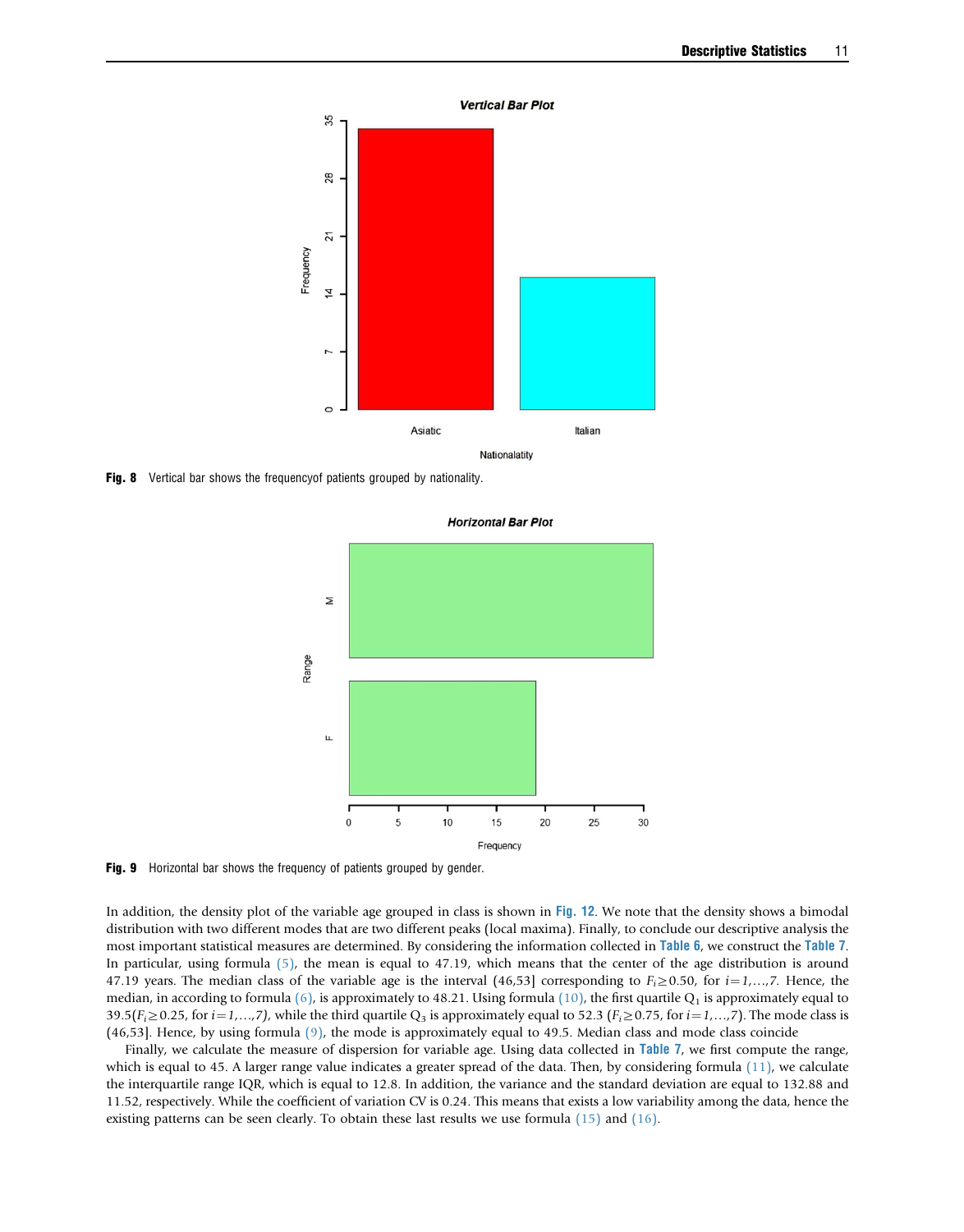<span id="page-11-0"></span>

| Class intervals | $n_i$ | f,   | $f_i(\%)$ | Fi   |
|-----------------|-------|------|-----------|------|
| $24 - 32$       |       | 0.14 | 14        | 0.14 |
| $32 - 39$       | 5     | 0.10 | 10        | 0.24 |
| $39 - 46$       | 7     | 0.14 | 14        | 0.38 |
| $46 - 53$       | 19    | 0.38 | 38        | 0.76 |
| $53 - 60$       | 5     | 0.10 | 10        | 0.86 |
| $60 - 67$       | 4     | 0.08 | 8         | 0.94 |
| $67 - 74$       | 3     | 0.06 | 6         |      |
| Total           | 50    |      | 100       |      |



Fig. 10 Histogram shows the absolute frequency of patients grouped for classes of age.



Fig. 11 Cumulative histogram shows the cumulative frequency of patients grouped for classes of age.

# **Software**

We use the R statistical software (see Section Relevant Website) to plot the graphs and to compute the descriptive statistics. In particular, we apply the common used statistical packages in R.